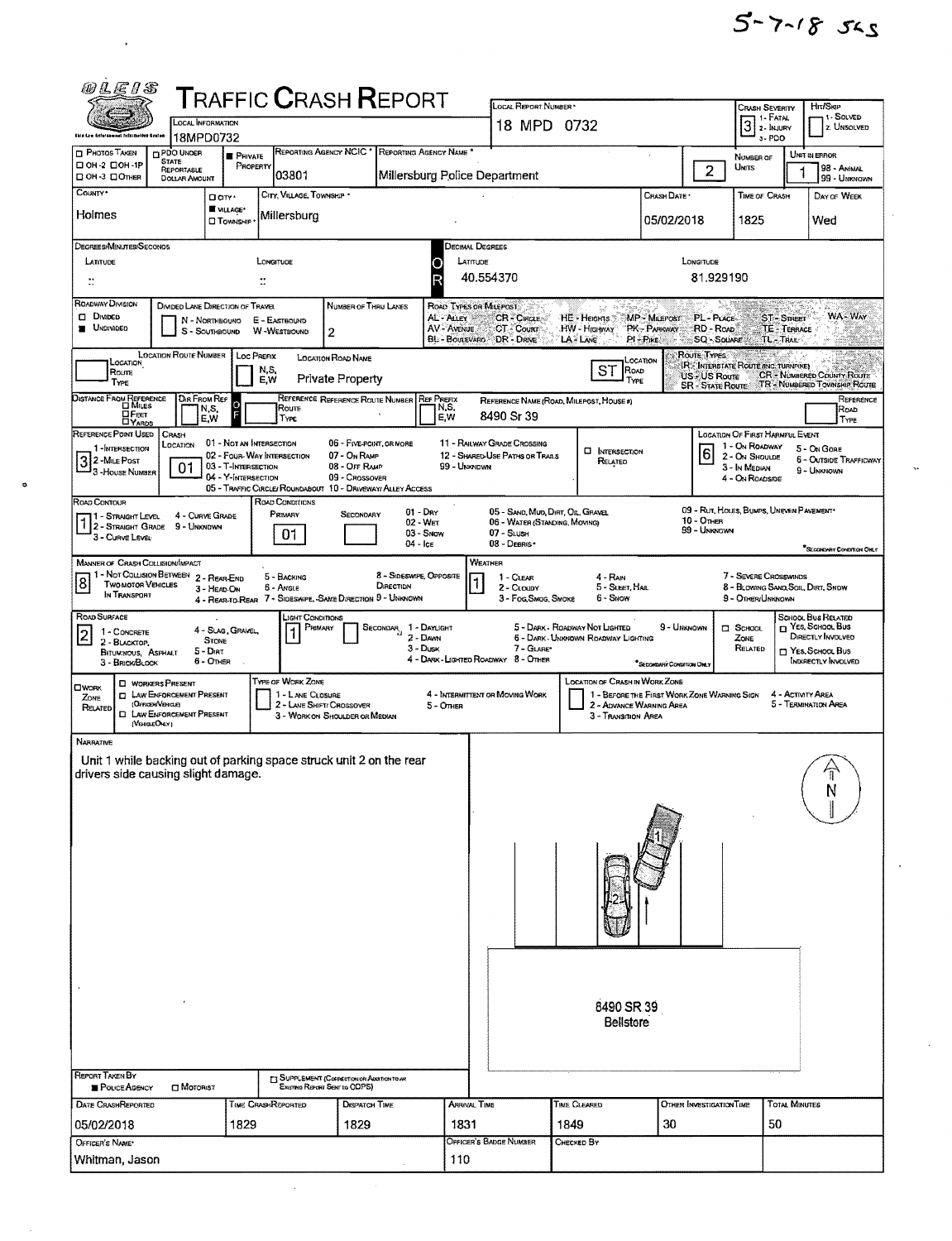| UNIT                                                                                                                                      |                                                                                                                          |                                                                                                            |                                                                                                                                                                                                                    |  |  |  |  |  |  |
|-------------------------------------------------------------------------------------------------------------------------------------------|--------------------------------------------------------------------------------------------------------------------------|------------------------------------------------------------------------------------------------------------|--------------------------------------------------------------------------------------------------------------------------------------------------------------------------------------------------------------------|--|--|--|--|--|--|
|                                                                                                                                           | LOCAL REPORT NUMBER<br>18 MPD 0732                                                                                       |                                                                                                            |                                                                                                                                                                                                                    |  |  |  |  |  |  |
| OWNER NAME; LAST, FIRST, MIDDLE ( C SAME AS DRIVER )                                                                                      |                                                                                                                          | <b>OWNER PHONE NUMBER</b>                                                                                  | <b>DAMAGE AREA</b><br><b>DAMAGE SCALE</b>                                                                                                                                                                          |  |  |  |  |  |  |
| UNIT NUMBER<br>Raber, Joseph, Lee                                                                                                         | 330-407-7602                                                                                                             | FRONT<br>2                                                                                                 |                                                                                                                                                                                                                    |  |  |  |  |  |  |
| OWNER ADDRESS: CITY, STATE, ZIP<br>□ SAME AS DRIVER)                                                                                      | п<br>1 - None<br>□                                                                                                       |                                                                                                            |                                                                                                                                                                                                                    |  |  |  |  |  |  |
| 2473 CR 600, Millersburg, OH, 44654                                                                                                       |                                                                                                                          |                                                                                                            |                                                                                                                                                                                                                    |  |  |  |  |  |  |
| LP STATE LICENSE PLATE NUMBER                                                                                                             | <b>VEHICLE IDENTIFICATION NUMBER</b>                                                                                     | <b># Occupants</b>                                                                                         | 2 - MINOR                                                                                                                                                                                                          |  |  |  |  |  |  |
| OН<br>HIF4797<br><b>VEHICLE YEAR</b><br><b>VEHICLE MAKE</b>                                                                               | 5TBDV58127S490552                                                                                                        | <b>VEHICLE COLOR</b>                                                                                       | $\Box$<br>о<br>3 - FUNCTIONAL                                                                                                                                                                                      |  |  |  |  |  |  |
| 2007<br>Tovota                                                                                                                            | <b>VEHICLE MODEL</b><br>Other                                                                                            | RED                                                                                                        | 4 - DISABLING                                                                                                                                                                                                      |  |  |  |  |  |  |
| INSURANCE COMPANY<br>$P_{ROOFOF}$<br>INSURANCE                                                                                            | POLICY NUMBER                                                                                                            | <b>Towed By</b>                                                                                            | о<br>Έ<br>□<br>9 - UNKNOWN                                                                                                                                                                                         |  |  |  |  |  |  |
| State Farm<br>SHOWN                                                                                                                       | 963 1073-F01-35                                                                                                          |                                                                                                            | CARRIER PHONE                                                                                                                                                                                                      |  |  |  |  |  |  |
| CARRIER NAME, ADDRESS, CITY, STATE, ZIP                                                                                                   |                                                                                                                          |                                                                                                            |                                                                                                                                                                                                                    |  |  |  |  |  |  |
| US DOT<br>VEHICLE WEIGHT GVWR/GCWR<br>1 - LESS THAN OR EQUAL TO 10K LBS                                                                   | CARGO BODY TYPE<br>01 - No Cargo Body Type/Not Applicabl 09 - Pole                                                       | Trafficway Description                                                                                     | 71 - Two-Way, Not Dimded                                                                                                                                                                                           |  |  |  |  |  |  |
| 2 - 10,001 то 26,000к Las<br>HM PLACARD ID NO.<br>3 - MORE THAN 26,000K LBS.                                                              | 01<br>02 - Bus/ Van (9-15 Seats, Inc Driver)<br>03 - Bus (16+ SEATS, INC DRIVER)                                         | 10 - CARGO TANK<br>11 - FLAT BED                                                                           | 2 - TWO-WAY, NOT DIVIDED, CONTINUOUS LEFT TURN LANE<br>3 - Two-Way, DIMOED, UNPROTECTEO(PAINTED OR GRASS >4FT.) MEDIA                                                                                              |  |  |  |  |  |  |
| HAZAROQUS MATERIAL                                                                                                                        | 04 - VEHICLE TOWING ANOTHER VEHICLE<br>05 - Logging<br>06 - INTERMODAL CONTAINER CHASIS                                  | 12 - Dump<br>13 - CONCRETE MIXER<br>14 - AUTO TRANSPORTER                                                  | 4 - Two-Way, Divided, Positive MedianBarrier<br>5 - ONE-WAY TRAFFICWAY                                                                                                                                             |  |  |  |  |  |  |
| <b>HM CLASS</b><br>$R$ ELATED<br>NUMBER                                                                                                   | 07 - CARGO VAN/ENCLOSED BOX<br>08 - GRAIN, CHIPS, GRAVEL                                                                 | 15 - GARBAGE /REFUSE<br><b>D</b> HIT / SKIP UNIT<br>99 - OTHER/UNKNOWN                                     |                                                                                                                                                                                                                    |  |  |  |  |  |  |
| Type or Use<br>NON-MOTORIST LOCATION PRIOR TO IMPACT                                                                                      | UNIT TYPE                                                                                                                |                                                                                                            |                                                                                                                                                                                                                    |  |  |  |  |  |  |
| 01 - INTERSECTION - MARKED CROSSWAL<br>1<br>02 - INTERSECTION NO CROSSWALK<br>03 - INTERSECTION OTHER                                     | 07<br>01 - Sub-COMPACT                                                                                                   |                                                                                                            | PASSENGER VEHICLES (LESS THAN 9 PASSENGERS MEDIMEANY TRUCKS OR COMBO UNITS > 10KLBS BUS/VAN/LIMO(9 OR MORE INCLUDING DRIVER)<br>13 - SINGLE UNIT TRUCK OR VAN 2AXLE, 6 TIRES 21 - BUS/VAN (9-15 SEATS. INC DRIVER) |  |  |  |  |  |  |
| 1 - PERSONAL<br>04 - MIDBLOCK - MARKED CROSSWALK<br>2 - COMMERCIAL<br>05 - TRAVEL LANE - OTHER LOCATION                                   | 02 - COMPACT<br>99 - UNKNOWN 03 - MIO SIZE<br>OR HIT/SKIP<br>04 - Full Size                                              | 14 - SINGLE UNIT TRUCK; 3+ AXLES<br>15 - SINGLE UNIT TRUCK / TRAILER                                       | 22 - BUS (16+ Seats, Inc Driver)<br>Non Motorust                                                                                                                                                                   |  |  |  |  |  |  |
| 06 - BICYCLE LANE<br>3 - GOVERNMENT<br>07 - SHOULDER/ROADSIDE                                                                             | 05 - Minivan<br>06 - SPORT UTILITY VEHICLE                                                                               | 16 - TRUCK/TRACTOR (BOBTAIL)<br>17 - TRACTOR/SEMI-TRAILER<br>18 - TRACTOR/DOUBLE                           | 23 - ANIMAL WITH RIDER<br>24 - ANIMAL WITH BUGGY, WAGON, SURREY<br>25 - BICYCLE/PEDACYCLIST                                                                                                                        |  |  |  |  |  |  |
| 08 - SIOEWALK<br>09 - MEOIAN/CROSSING ISLAND<br><b>IN EMERGENCY</b><br>10 - DRIVE WAY ACCESS                                              | 07 - Pickup<br>$08 - V_{AN}$                                                                                             | <b>19 - TRACTOR/TRIPLES</b><br>20 - OTHER MEDIHEAVY VEHICLE                                                | 26 - PEOESTRIAN/SKATER<br>27 - OTHER NON-MOTORIST                                                                                                                                                                  |  |  |  |  |  |  |
| RESPONSE<br>11 - SHAREO-USE PATH OR TRAIL<br>12 - NON-TRAFFICWAY AREA                                                                     | 09 - MOTORCYCLE<br>10 - MOTORIZEO BICYCLE<br>11 - SNOWMOBILE/ATV                                                         | HAS HM PLACARD                                                                                             |                                                                                                                                                                                                                    |  |  |  |  |  |  |
| 99 - OTHER/UNKNOWN                                                                                                                        | 12 - OTHER PASSENGER VEHICLE                                                                                             |                                                                                                            |                                                                                                                                                                                                                    |  |  |  |  |  |  |
| SPECIAL FUNCTION 01 - NONE<br>09 - AMBULANCE<br>02 - Taxi<br>$10 -$ Fire<br>03 - RENTAL TRUCK (OVER 10K LBS)<br>01                        | 17 - FARM VEHICLE<br>MOST DAMAGED AREA<br>18 - FARM EQUIPMENT<br>03<br>19 - Мотовноме<br>11 - HIGHWAY/MAINTENANCE        | 01 - None<br>08 - Lert Side<br>02 - CENTER FRONT<br>09 - LEFT FRONT                                        | Action<br>99 - Unknown<br>1 - Non-Contact<br>3 2 - NON-CONTACT                                                                                                                                                     |  |  |  |  |  |  |
| 04 - Bus - SCHOOL (PUBLIC OR PRIVATE) 12 - MILITARY<br>05 - Bus - Transit<br>13 - Pouce                                                   | 20 - GOLF CART<br>21 - Train                                                                                             | 03 - Right Front<br>10 - TOP AND WINDOWS<br>MPACT ARE 04 - RIGHT SIDE<br>11 - UNOERCARRIAGE                | 3 - STRIKING<br>4 - Struck                                                                                                                                                                                         |  |  |  |  |  |  |
| 06 - Bus - Charter<br>14 - Public UTILITY<br>07 - Bus - SHUTTLE<br>15 - OTHER GOVERNMENT<br>08 - Bus - OTHER                              | 22 - OTHER (EXPLAIN IN NAVRATIVE)<br>03                                                                                  | 05 - Right Rear<br>12 - LOAD/TRAILER<br>06 - REAR CENTER<br>13 - TOTAL (ALL AREAS)                         | 5 - STRIKING/STRUCK<br>9 - Unknown                                                                                                                                                                                 |  |  |  |  |  |  |
| 16 - CONSTRUCTION EOIP.<br>PRE-CRASH ACTIONS                                                                                              |                                                                                                                          | 07 - LEFT REAR<br>14 - OTHER                                                                               |                                                                                                                                                                                                                    |  |  |  |  |  |  |
| <b>MOTORIST</b><br>02<br>01 - STRAIGHT AHEAD<br>07 - MAKING U-TURN                                                                        |                                                                                                                          | NON-MOTORIST                                                                                               |                                                                                                                                                                                                                    |  |  |  |  |  |  |
| 02 - BACKING<br>03 - CHANGING LANES<br>09 - LEAVING TRAFFIC LANE                                                                          | 13 - Negotiating a Curve<br>08 - ENTERING TRAFFIC LANE<br>14 - OTHER MOTORIST ACTIO                                      | 17 - WORKING                                                                                               | 15 - ENTERING OR CROSSING SPECIFIED LOCATIO<br>21 - OTHER NON-MOTORIST ACTION<br>16 - WALKING, RUNNING, JOGGING, PLAYING, CYCLING                                                                                  |  |  |  |  |  |  |
| 99 - UNKNOWN<br>04 - OVERTAKING PASSING<br>10 - PARKED<br>05 - MAKING RIGHT TURN                                                          | 11 - Slowing or Stopped in Traffic                                                                                       | 18 - Pushing Vehicle<br>19 - APPROACHING OR LEAVING VEHICLE                                                |                                                                                                                                                                                                                    |  |  |  |  |  |  |
| 06 - MAKING LEFT TURN<br>12 - DRIVERLESS                                                                                                  |                                                                                                                          | 20 - Standing                                                                                              | <b>VEHICLE DEFECTS</b>                                                                                                                                                                                             |  |  |  |  |  |  |
| CONTRIBUTING CIRCUMSTANCE<br>PRIMARY<br>MOTORIST<br>01 - None                                                                             | NON-MOTORIST<br><b>22 - NONE</b><br>11 - IMPROPER BACKING                                                                |                                                                                                            | 01 - TURN SIGNALS<br>02 - HEAD LAMPS                                                                                                                                                                               |  |  |  |  |  |  |
| 11<br>02 - FAILURE TO YIELD<br>03 - RAN RED LIGHT                                                                                         | 12 - IMPROPER START FROM PARKED POSITION<br>13 - Stopped or PARKED LLEGALLY<br>24 - DARTING                              | 23 - IMPROPER CROSSING                                                                                     | 03 - TAIL LAMPS<br>04 - Brakes                                                                                                                                                                                     |  |  |  |  |  |  |
| 04 - RAN STOP SIGN<br>05 - Exceeded Speed LIMIT<br>SECONDARY<br>06 - UNSAFE SPEED                                                         | 14 - OPERATING VEHICLE IN NEGLIGENT MANNER<br>15 - SWERING TO AVOID (DUE TO EXTERNAL CONDITIONS)                         | 25 - LYING AND/OR ILLEGALLY IN ROADWAY<br>26 - FALURE TO YIELD RIGHT OF WAY                                | 05 - STEERING<br>06 - TIRE BLOWOUT                                                                                                                                                                                 |  |  |  |  |  |  |
| 07 - IMPROPER TURN<br>08 - LEFT OF CENTER                                                                                                 | 16 - WRONG SIDE/WRONG WAY<br>17 - FALURE TO CONTROL<br>18 - VISION OBSTRUCTION                                           | 27 - NOT VISIBLE (DARK CLOTHING)<br>28 - INATTENTIVE<br>29 - FAILURE TO OBEY TRAFFIC SIGNS                 | 07 - WORN OR SLICK TIRES<br>08 - TRAILER EQUIPMENT DEFECTIVE<br>09 - MOTOR TROUBLE                                                                                                                                 |  |  |  |  |  |  |
| 09 - FOLLOWED TOO CLOSELY/ACDA<br>99 - UNKNOWN<br>10 - IMPROPER LANE CHANGE                                                               | 19 - OPERATING DEFECTIVE EQUIPMENT<br>20 - LOAD SHIFTING/FALLING/SPILLING                                                | /SIGNALS/OFFICER<br>10 - DISABLED FROM PRIOR ACCIDENT<br>30 - WRONG SIDE OF THE ROAD<br>11 - OTHER DEFECTS |                                                                                                                                                                                                                    |  |  |  |  |  |  |
| <b>PASSING/OFF ROAD</b>                                                                                                                   | 21 - OTHER IMPROPER ACTION                                                                                               | 31 - OTHER NON-MOTORIST ACTION                                                                             |                                                                                                                                                                                                                    |  |  |  |  |  |  |
| <b>SEQUENCE OF EVENTS</b><br>2<br>6<br>5<br>21                                                                                            | <b>NON-COLLISION EVENTS</b><br>01 - Overturn/Rollover                                                                    | 06 - EQUIPMENT FAILURE<br>(BLOWN TIRE, BRAKE FAILURE, ETC)                                                 | 10 - Cross Median                                                                                                                                                                                                  |  |  |  |  |  |  |
| FIRST<br>Most<br>HARMFUL <sup>1</sup><br>HARMFUL <sup>1</sup><br>99 - Unknown                                                             | 02 - FIRE/EXPLOSION<br>03 - IMMERSION<br>04 - JACKKNIFE                                                                  | 07 - SEPARATION OF UNITS<br>08 - RAN OFF ROAD RIGHT                                                        | 11 - Cross Center LINE<br>OPPOSITE DIRECTION OF TRAVEL<br>12 - DOWNHILL RUNAWAY                                                                                                                                    |  |  |  |  |  |  |
| EVENT<br>Event                                                                                                                            | 05 - CARGO/EQUIPMENT LOSS OR SHIFT<br>COLLISION WITH FIXED, OBJECT                                                       | 09 - RAN OFF ROAD LEFT                                                                                     | 13 - OTHER NON-COLLISION                                                                                                                                                                                           |  |  |  |  |  |  |
| COLLISION WITH PERSON_VEHICLE OR OBJECT NOT FIXED<br>21 - PARKEO MOTOR VEHICLE<br>14 - PEDESTRIAN                                         | 25 - IMPACT ATTENUATOR/CRASH CUSHION33 - MEDIAN CABLE BARRIER<br>26 - BRIDGE OVERHEAD STRUCTURE                          | 34 - MEDIAN GUARDRAIL BARRIER                                                                              | 41 - OTHER POST, POLE<br><b>48 - TREE</b><br>49 - FIRE HYDRANT<br>OR SUPPORT                                                                                                                                       |  |  |  |  |  |  |
| 15 - PEDALCYCLE<br>22 - WORK ZONE MAINTENANCE EQUIPMENT<br>16 - RAILWAY VEHICLE (TRAIN, ENGINE)<br>23 - STRUCK BY FALLING, SHIFTING CARGO | 27 - BRIDGE PIER OR ABUTMENT<br>28 - Bridge Parapet                                                                      | 35 - MEDIAN CONCRETE BARRIER<br>36 - MEDIAN OTHER BARRIER                                                  | 42 - Culvert<br>50 - WORKZONE MAINTENANCE<br>43 - Cura<br>EQUIPMENT                                                                                                                                                |  |  |  |  |  |  |
| 17 - Animal - Farm<br>OR ANYTHING SET IN MOTION BY A<br>18 - Animal - Deer<br><b>MOTOR VEHICLE</b>                                        | 29 - Brudge Rail<br>30 - GUARDRAIL FACE                                                                                  | 37 - TRAFFIC SIGN POST<br>38 - Overhead Sign Post                                                          | 44 - Олсн<br>51 - WALL, BUILDING, TUNNEL<br>45 - Embankment<br>52 - OTHER FIXED OBJECT                                                                                                                             |  |  |  |  |  |  |
| 19 - ANIMAL OTHER<br>24 - OTHER MOVABLE OBJECT<br>20 - MOTOR VEHICLE IN TRANSPORT                                                         | 31 - GUARDRAILEND<br>32 - PORTABLE BARRIER                                                                               | 39 - LIGHT/LUMINARIES SUPPORT<br>40 - Utility Pole                                                         | 46 - FENCE<br>47 - Maleox                                                                                                                                                                                          |  |  |  |  |  |  |
| <b>UNIT SPEED</b><br>Posted Speed<br>TRAFFIC CONTROL<br>01 - No Controls                                                                  | 07 - RAILROAD CROSSBUCKS<br><b>13 - CROSSWALK LINES</b>                                                                  | <b>UNIT DIRECTION</b>                                                                                      | 9 - UNKNOWN<br>5 - Northeast<br>1 - North                                                                                                                                                                          |  |  |  |  |  |  |
| 5<br>12<br>02 - Stop Sign<br>03 - YIELD SIGN                                                                                              | 14 - W ALK/DON'T WALK<br>08 - RAILROAD FLASHERS<br>09 - RAILROAD GATES<br>15 - O THER                                    | FROM<br>Ιo                                                                                                 | <b>6 - NORTIWEST</b><br>2 - South<br>3 - East<br>7 - SOUTHEAST<br>4 - West<br>8 - SOUTHWEST                                                                                                                        |  |  |  |  |  |  |
| 04 - TRAFFIC SIGNAL<br>$\square$ Stated<br>05 - TRAFFIC FLASHERS<br><b>E</b> stimated<br>06 - SCHOOL ZONE                                 | <b>16 - Not REPORTED</b><br>10 - Costruction Barricade<br>11 - PERSON (FLAGGER, OFFICER<br><b>12 - PAVEMENT MARKINGS</b> |                                                                                                            |                                                                                                                                                                                                                    |  |  |  |  |  |  |
|                                                                                                                                           |                                                                                                                          |                                                                                                            |                                                                                                                                                                                                                    |  |  |  |  |  |  |

 $\sim 1000$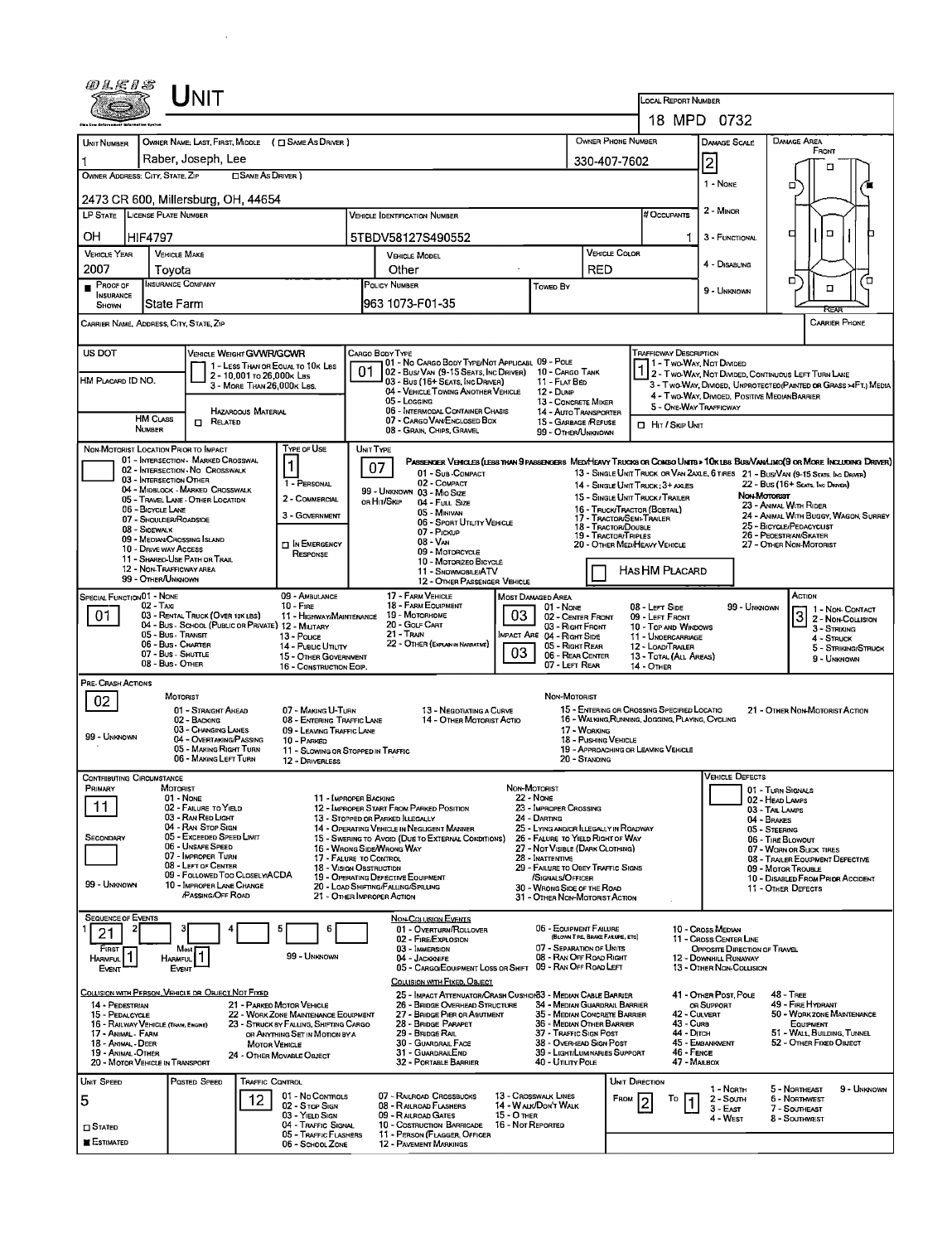|                                         | UNIT                                                                                    |                                                                          |                                                                                                                                                        |                      |                                                               |                                 | LOCAL REPORT NUMBER                                                                             |                                                                 |                                    |                                                                   |                                                                                                                                       |
|-----------------------------------------|-----------------------------------------------------------------------------------------|--------------------------------------------------------------------------|--------------------------------------------------------------------------------------------------------------------------------------------------------|----------------------|---------------------------------------------------------------|---------------------------------|-------------------------------------------------------------------------------------------------|-----------------------------------------------------------------|------------------------------------|-------------------------------------------------------------------|---------------------------------------------------------------------------------------------------------------------------------------|
|                                         |                                                                                         |                                                                          |                                                                                                                                                        |                      |                                                               |                                 |                                                                                                 | 18 MPD 0732                                                     |                                    |                                                                   |                                                                                                                                       |
| UNIT NUMBER                             | OWNER NAME: LAST, FIRST, MIDDLE ( C SAME AS DRIVER )                                    |                                                                          |                                                                                                                                                        |                      |                                                               | OWNER PHONE NUMBER              |                                                                                                 | DAMAGE SCALE                                                    |                                    | Damage Area<br>FRONT                                              |                                                                                                                                       |
| 2                                       | Burkey, Brian, A                                                                        |                                                                          |                                                                                                                                                        |                      |                                                               | 330-473-5913                    |                                                                                                 | $\overline{2}$                                                  |                                    |                                                                   |                                                                                                                                       |
|                                         | OWNER ADDRESS: CITY, STATE, ZIP<br>□ SAME AS DRIVER)                                    |                                                                          |                                                                                                                                                        |                      |                                                               |                                 |                                                                                                 | 1 - NONE                                                        |                                    |                                                                   | o                                                                                                                                     |
|                                         | 141 N Grant St, Millersburg, OH, 44654                                                  |                                                                          |                                                                                                                                                        |                      |                                                               |                                 |                                                                                                 |                                                                 |                                    |                                                                   |                                                                                                                                       |
|                                         | LP STATE LICENSE PLATE NUMBER                                                           |                                                                          | <b>VEHICLE IDENTIFICATION NUMBER</b>                                                                                                                   |                      |                                                               |                                 | # Occupants                                                                                     | 2 - MINDR                                                       |                                    |                                                                   |                                                                                                                                       |
| OН                                      | GWE5529                                                                                 |                                                                          | 3FAHP0HA8CR149374                                                                                                                                      |                      |                                                               |                                 |                                                                                                 | 0.<br>3 - FUNCTIONAL                                            |                                    | п                                                                 | n                                                                                                                                     |
| <b>VEHICLE YEAR</b>                     | <b>VEHICLE MAKE</b>                                                                     |                                                                          | <b>VEHICLE MODEL</b>                                                                                                                                   |                      |                                                               | <b>VEHICLE COLOR</b>            |                                                                                                 |                                                                 |                                    |                                                                   |                                                                                                                                       |
| 2012                                    | Ford                                                                                    |                                                                          | Fusion                                                                                                                                                 |                      |                                                               | <b>RED</b>                      |                                                                                                 | 4 - DISABLING                                                   |                                    |                                                                   |                                                                                                                                       |
| $P_{\text{ROOF OF}}$<br>INSURANCE       | <b>INSURANCE COMPANY</b>                                                                |                                                                          | POLICY NUMBER                                                                                                                                          |                      | <b>Towed By</b>                                               |                                 |                                                                                                 | 9 - UNKNOWN                                                     |                                    | Έ<br>$\Box$                                                       |                                                                                                                                       |
| SHOWN                                   | Progressive                                                                             |                                                                          | 40624948                                                                                                                                               |                      |                                                               |                                 |                                                                                                 |                                                                 |                                    |                                                                   |                                                                                                                                       |
|                                         | CARRIER NAME, ADDRESS, CITY, STATE, ZIP                                                 |                                                                          |                                                                                                                                                        |                      |                                                               |                                 |                                                                                                 |                                                                 |                                    |                                                                   | CARRIER PHONE                                                                                                                         |
|                                         |                                                                                         |                                                                          |                                                                                                                                                        |                      |                                                               |                                 |                                                                                                 |                                                                 |                                    |                                                                   |                                                                                                                                       |
| US DOT                                  | <b>VEHICLE WEIGHT GVWR/GCWR</b><br>1 - LESS THAN OR EQUAL TO 10K LBS                    |                                                                          | CARGO BODY TYPE<br>01 - No Cargo Body Type/Not Applicabl 09 - Pole                                                                                     |                      |                                                               |                                 | Trafficway Description                                                                          | 11 - Two-Way, Not Divided                                       |                                    |                                                                   |                                                                                                                                       |
| HM PLACARD ID NO.                       | 2 - 10,001 to 26,000k Lss<br>3 - MORE THAN 26,000K LBS.                                 |                                                                          | 01<br>02 - Bus/ Van (9-15 Seats, Inc Driver) 10 - Cargo Tank<br>03 - Bus (16+ Seats, Inc Driver)                                                       |                      | 11 - Flat Bed                                                 |                                 | 1 2 - Two-Way, Not Divided, Continuous Left Turn Lane                                           | 3 - Two-Way, Divided, Unprotected(Painted or Grass >4FT.) Media |                                    |                                                                   |                                                                                                                                       |
|                                         |                                                                                         |                                                                          | 04 - VEHICLE TOWING ANOTHER VEHICLE<br>05 - Logging                                                                                                    |                      | 12 - Dump<br>13 - CONCRETE MIXER                              |                                 |                                                                                                 | 4 - Two-Way, DIVIDED, POSITIVE MEDIANBARRIER                    |                                    |                                                                   |                                                                                                                                       |
|                                         | <b>HAZARDOUS MATERIAL</b><br><b>HM CLASS</b><br>$\Box$ Related                          |                                                                          | 06 - INTERMODAL CONTAINER CHASIS<br>07 - CARGO VAN/ENCLOSED BOX                                                                                        |                      | 14 - Auto Transporter                                         |                                 |                                                                                                 | 5 - ONE-WAY TRAFFICWAY                                          |                                    |                                                                   |                                                                                                                                       |
|                                         | <b>NUMBER</b>                                                                           |                                                                          | 08 - Grain, Chips, Gravel                                                                                                                              |                      | 15 - GARBAGE /REFUSE<br>99 - OTHER/UNKNOWN                    |                                 | Hr / Skip Unit                                                                                  |                                                                 |                                    |                                                                   |                                                                                                                                       |
|                                         | NON-MOTORIST LOCATION PRIOR TO IMPACT                                                   | Type of Use                                                              | UNIT TYPE                                                                                                                                              |                      |                                                               |                                 |                                                                                                 |                                                                 |                                    |                                                                   |                                                                                                                                       |
|                                         | 01 - INTERSECTION - MARKED CROSSWAL<br>02 - INTERSECTION - NO CROSSWALK                 |                                                                          | PASSENGER VEHICLES (LESS THAN 9 PASSENGERS MED/HEAVY TRUCKS OR COMBO UNTS > 10KLBS BUS/VAN/LIMO (9 OR MORE INCLUDING DRIVER)<br>03<br>01 - Sub-COMPACT |                      |                                                               |                                 | 13 - SINGLE UNIT TRUCK OR VAN 24XLE, 6 TIRES 21 - BUS/VAN (9-15 SEATS, INC DRIVER)              |                                                                 |                                    |                                                                   |                                                                                                                                       |
|                                         | 03 - INTERSECTION OTHER<br>04 - MIDBLOCK - MARKED CROSSWALK                             | 1 - PERSONAL                                                             | 02 - COMPACT<br>99 - UNKNOWN 03 - MID SIZE                                                                                                             |                      |                                                               |                                 | 14 - SINGLE UNIT TRUCK: 3+ AXLES                                                                |                                                                 |                                    | 22 - Bus (16+ Seats, Ing Driver)                                  |                                                                                                                                       |
|                                         | 05 - TRAVEL LANE - OTHER LOCATION<br>06 - BICYCLE LANE                                  | 2 - COMMERCIAL                                                           | OR HIT/SKIP<br>04 - FULL SIZE                                                                                                                          |                      |                                                               |                                 | 15 - SINGLE UNIT TRUCK / TRAILER<br>16 - TRUCK/TRACTOR (BOBTAIL)                                |                                                                 | NON-MOTORIST                       | 23 - ANIMAL WITH RIDER                                            |                                                                                                                                       |
|                                         | 07 - Shoulder/Roadside                                                                  | 3 - GOVERNMENT                                                           | 05 - MINIVAN<br>06 - Sport Utury Vehicle                                                                                                               |                      |                                                               | 18 - TRACTOR/DOUBLE             | 17 - TRACTOR/SEMI-TRAILER                                                                       |                                                                 |                                    | 24 - ANIMAL WITH BUGGY, WAGON, SURREY<br>25 - BICYCLE/PEDACYCLIST |                                                                                                                                       |
|                                         | 08 - SIDEWALK<br>09 - MEDIAN/CROSSING ISLAND                                            | <b>IN EMERGENCY</b>                                                      | 07 - PICKUP<br>08 - VAN                                                                                                                                |                      |                                                               | 19 - TRACTOR/TRIPLES            | 20 - OTHER MEDIHEAVY VEHICLE                                                                    |                                                                 |                                    | 26 - PEDESTRIAN/SKATER<br>27 - OTHER NON-MOTORIST                 |                                                                                                                                       |
|                                         | 10 - DRIVE WAY ACCESS<br>11 - SHARED USE PATH OR TRAIL                                  | RESPONSE                                                                 | 09 - MOTORCYCLE                                                                                                                                        |                      |                                                               |                                 |                                                                                                 |                                                                 |                                    |                                                                   |                                                                                                                                       |
|                                         | 12 - NON-TRAFFICWAY AREA<br>99 - OTHER/UNKNOWN                                          |                                                                          | 10 - Motorized Bicycle<br>11 - SNOWMOBILE/ATV                                                                                                          |                      |                                                               |                                 | HAS HM PLACARD                                                                                  |                                                                 |                                    |                                                                   |                                                                                                                                       |
| SPECIAL FUNCTION 01 - NONE              |                                                                                         | 09 - AMBULANCE                                                           | 12 - OTHER PASSENGER VEHICLE<br>17 - FARM VEHICLE                                                                                                      |                      |                                                               |                                 |                                                                                                 |                                                                 |                                    | ACTION                                                            |                                                                                                                                       |
|                                         | $02 - Tax$                                                                              | $10 -$ Fire                                                              | 18 - FARM EQUIPMENT                                                                                                                                    | Most Damaged Area    | $01 - None$                                                   |                                 | 08 - LEFT SIDE                                                                                  |                                                                 | 99 - UNKNOWN                       |                                                                   |                                                                                                                                       |
| 01                                      | 03 - RENTAL TRUCK (OVER 10K LBS)<br>04 - Bus - SCHOOL (PUBLIC OR PRIVATE) 12 - MILITARY | 11 - HIGHWAY/MAINTENANCE                                                 | 19 - Мотопноме<br>20 - GOLF CART                                                                                                                       | 07                   | 02 - CENTER FRONT<br>03 - Right Front                         |                                 | 09 - LEFT FRONT<br>10 - Top AND WINDOWS                                                         |                                                                 |                                    |                                                                   | $\begin{array}{ c c }\n\hline\n4 & 2 - \text{Non-Conrac} \\ \hline\n2 & - \text{Non-Conrac} \\ \hline\n\end{array}$<br>$3 -$ Striking |
|                                         | 05 - Bus - Transit<br>06 - Bus - CHARTER                                                | 13 - Pouce<br>14 - PUBLIC UTILITY                                        | 21 - Train<br>22 - OTHER (EXPLAN IN NARRATIVE)                                                                                                         |                      | MPACT ARE 04 - RIGHT SIDE<br>05 - Right Rear                  |                                 | 11 - UNDERCARRIAGE<br>12 - LOAD/TRAILER                                                         |                                                                 |                                    |                                                                   | $4 -$ Struck<br>5 - STRIKING/STRUCK                                                                                                   |
|                                         | 07 - Bus - SHUTTLE<br>08 - Bus - OTHER                                                  | 15 - OTHER GOVERNMENT<br>16 - CONSTRUCTION EOIP.                         |                                                                                                                                                        | 07                   | 06 - REAR CENTER<br>07 - LEFT REAR                            |                                 | 13 - TOTAL (ALL AREAS)<br><b>14 - OTHER</b>                                                     |                                                                 |                                    |                                                                   | 9 - UNKNOWN                                                                                                                           |
| PRE- CRASH ACTIONS                      |                                                                                         |                                                                          |                                                                                                                                                        |                      |                                                               |                                 |                                                                                                 |                                                                 |                                    |                                                                   |                                                                                                                                       |
| 10                                      | MOTORIST                                                                                |                                                                          |                                                                                                                                                        |                      | NON-MOTORIST                                                  |                                 |                                                                                                 |                                                                 |                                    |                                                                   |                                                                                                                                       |
|                                         | 01 - STRAIGHT ANEAD<br>02 - BACKING                                                     | 07 - MAKING U TURN<br>08 - ENTERING TRAFFIC LANE                         | 13 - NEGOTIATING A CURVE<br>14 - OTHER MOTORIST ACTIO                                                                                                  |                      |                                                               |                                 | 15 - ENTERING OR CROSSING SPECIFIED LOCATIO<br>16 - WALKING, RUNNING, JOGGING, PLAYING, CYCLING |                                                                 |                                    | 21 - OTHER NON-MOTORIST ACTION                                    |                                                                                                                                       |
| 99 - UNKNOWN                            | 03 - CHANGING LANES                                                                     | 09 - LEAVING TRAFFIC LANE                                                |                                                                                                                                                        |                      |                                                               | 17 - WORKING                    |                                                                                                 |                                                                 |                                    |                                                                   |                                                                                                                                       |
|                                         | 04 - OVERTAKING/PASSING<br>05 - MAKING RIGHT TURN                                       | 10 - PARKED<br>11 - Slowing or Stopped in Traffic                        |                                                                                                                                                        |                      |                                                               | 18 - PUSHING VEHICLE            | 19 - APPROACHING OR LEAVING VEHICLE                                                             |                                                                 |                                    |                                                                   |                                                                                                                                       |
|                                         | 06 - MAKING LEFT TURN                                                                   | 12 - DRIVERLESS                                                          |                                                                                                                                                        |                      |                                                               | 20 - STANDING                   |                                                                                                 | VEHICLE DEFECTS                                                 |                                    |                                                                   |                                                                                                                                       |
| Contributing Circumstance<br>PRIMARY    | MOTORIST                                                                                |                                                                          |                                                                                                                                                        | Non-MOTORIST         |                                                               |                                 |                                                                                                 |                                                                 | 01 - TURN SIGNALS                  |                                                                   |                                                                                                                                       |
| 01.                                     | 01 - None<br>02 - FAILURE TO YIELD                                                      | 11 - IMPROPER BACKING                                                    | 12 - IMPROPER START FROM PARKED POSITION                                                                                                               | <b>22 - Nove</b>     | 23 - IMPROPER CROSSING                                        |                                 |                                                                                                 |                                                                 | 02 - HEAD LAMPS<br>03 - TAIL LAMPS |                                                                   |                                                                                                                                       |
|                                         | 03 - RAN RED LIGHT<br>04 - RAN STOP SIGN                                                |                                                                          | 13 - Stopped or Parked LLEGALLY<br>14 - OPERATING VEHICLE IN NEGLIGENT MANNER                                                                          |                      | 24 - DARTING<br>25 - LYING AND/OR ILLEGALLY IN ROADWAY        |                                 |                                                                                                 |                                                                 | 04 - BRAKES                        |                                                                   |                                                                                                                                       |
| SECONDARY                               | 05 - Exceeded Speed Limit                                                               |                                                                          | 15 - Swering to Avoid (Due to External Conditions)                                                                                                     |                      | 26 - FALURE TO YIELD RIGHT OF WAY                             |                                 |                                                                                                 |                                                                 | 05 - STEERING<br>06 - TIRE BLOWOUT |                                                                   |                                                                                                                                       |
|                                         | 06 - UNSAFE SPEED<br>07 - IMPROPER TURN                                                 | 17 - FALURE TO CONTROL                                                   | 16 - WRONG SIDE/WRONG WAY                                                                                                                              |                      | 27 - NOT VISIBLE (DARK CLOTHING)<br>28 - INATTENTIVE          |                                 |                                                                                                 |                                                                 |                                    | 07 - WORN OR SLICK TIRES<br>08 - TRAILER EQUIPMENT DEFECTIVE      |                                                                                                                                       |
|                                         | 08 - LEFT OF CENTER<br>09 - FOLLOWED TOO CLOSELY/ACDA                                   | 18 - Vision OBSTRUCTION                                                  | 19 - OPERATING DEFECTIVE EQUIPMENT                                                                                                                     |                      | 29 - FAILURE TO OBEY TRAFFIC SIGNS<br>/Signals/Officer        |                                 |                                                                                                 |                                                                 |                                    | 09 - MOTOR TROUBLE<br>10 - DISABLED FROM PRIOR ACCIDENT           |                                                                                                                                       |
| 99 - Unknown                            | 10 - IMPROPER LANE CHANGE<br><b>PASSING/OFF ROAD</b>                                    | 21 - OTHER IMPROPER ACTION                                               | 20 - LOAD SHIFTING/FALUNG/SPILLING                                                                                                                     |                      | 30 - WRONG SIDE OF THE ROAD<br>31 - OTHER NON-MOTORIST ACTION |                                 |                                                                                                 |                                                                 |                                    | 11 - OTHER DEFECTS                                                |                                                                                                                                       |
|                                         |                                                                                         |                                                                          |                                                                                                                                                        |                      |                                                               |                                 |                                                                                                 |                                                                 |                                    |                                                                   |                                                                                                                                       |
| <b>SEQUENCE OF EVENTS</b><br>20         |                                                                                         | 6                                                                        | <b>NON-COLLISION EVENTS</b><br>01 - OVERTURN/ROLLOVER                                                                                                  |                      | 06 - EQUIPMENT FAILURE                                        |                                 |                                                                                                 | 10 - Cross Median                                               |                                    |                                                                   |                                                                                                                                       |
| FIRST                                   | Most                                                                                    |                                                                          | 02 - FIRE/EXPLOSION<br>03 - IMMERSION                                                                                                                  |                      | 07 - SEPARATION OF UNITS                                      | (BLOWN TIRE, BRAKE FALURE, ETC) |                                                                                                 | 11 - Cross Center Line<br>OPPOSITE DIRECTION OF TRAVEL          |                                    |                                                                   |                                                                                                                                       |
| HARMFUL <sup>1</sup>                    | Harmful I<br>EVENT                                                                      | 99 - UNKNOWN                                                             | 04 - Jackknife<br>05 - CARGO/EQUIPMENT LOSS OR SHIFT                                                                                                   |                      | 08 - RAN OFF ROAD RIGHT<br>09 - RAN OFF ROAD LEFT             |                                 |                                                                                                 | 12 - DOWNHILL RUNAWAY<br>13 - OTHER NON-COLLISION               |                                    |                                                                   |                                                                                                                                       |
| EVENT                                   |                                                                                         |                                                                          | COLUSION WITH FIXED, OBJECT                                                                                                                            |                      |                                                               |                                 |                                                                                                 |                                                                 |                                    |                                                                   |                                                                                                                                       |
|                                         | COLLISION WITH PERSON, VEHICLE OR OBJECT NOT FIXED                                      |                                                                          | 25 - IMPACT ATTENUATOR/CRASH CUSHION33 - MEDIAN CABLE BARRIER                                                                                          |                      |                                                               |                                 |                                                                                                 | 41 - OTHER POST, POLE                                           |                                    | 48 - TREE                                                         |                                                                                                                                       |
| 14 - PEDESTRIAN<br>15 - PEDALCYCLE      | 21 - PARKED MOTOR VEHICLE                                                               | 22 - WORK ZONE MAINTENANCE EQUIPMENT                                     | 26 - BRIDGE OVERHEAD STRUCTURE<br>27 - BRIDGE PIER OR ABUTMENT                                                                                         |                      | 34 - Median Guardrail Barrier<br>35 - MEDIAN CONCRETE BARRIER |                                 |                                                                                                 | OR SUPPORT<br>42 - CULVERT                                      |                                    | 49 - FIRE HYDRANT<br>50 - WORK ZONE MAINTENANCE                   |                                                                                                                                       |
| 17 - Animal - Farm                      | 16 - RAILWAY VEHICLE (TRAIN, ENGINE)                                                    | 23 - STRUCK BY FALLING, SHIFTING CARGO<br>OR ANYTHING SET IN MOTION BY A | 28 - BRIDGE PARAPET<br>29 - BRIDGE RAIL                                                                                                                |                      | 36 - MEDIAN OTHER BARRIER<br>37 - TRAFFIC SIGN POST           |                                 |                                                                                                 | 43 - Cura<br>44 - Опск                                          |                                    | EQUIPMENT<br>51 - WALL BUILDING, TUNNEL                           |                                                                                                                                       |
| 18 - Animal - Deer<br>19 - ANIMAL-OTHER | <b>MOTOR VEHICLE</b>                                                                    |                                                                          | 30 - GUARDRAIL FACE<br>31 - Guardral End                                                                                                               |                      | 38 - OVERHEAD SIGN POST<br>39 - LIGHT/LUMINARIES SUPPORT      |                                 |                                                                                                 | 45 - EMBANKMENT<br>46 - FENCE                                   |                                    | 52 - OTHER FIXED OBJECT                                           |                                                                                                                                       |
|                                         | 24 - OTHER MOVABLE OBJECT<br>20 - MOTOR VEHICLE IN TRANSPORT                            |                                                                          | 32 - PORTABLE BARRIER                                                                                                                                  |                      | 40 - UTILITY POLE                                             |                                 |                                                                                                 | 47 - MAILBOX                                                    |                                    |                                                                   |                                                                                                                                       |
| UNIT SPEED                              | Posted Speed<br><b>TRAFFIC CONTROL</b>                                                  |                                                                          |                                                                                                                                                        |                      |                                                               |                                 | UNIT DIRECTION                                                                                  | 1 - North                                                       |                                    | 5 - NORTHEAST                                                     | 9 - UNKNOWN                                                                                                                           |
| O                                       | 12                                                                                      | 01 - No CONTROLS<br>02 - Stop Sign                                       | 07 - RAILROAD CROSSBUCKS<br>08 - RAILROAD FLASHERS                                                                                                     | 13 - Crosswalk Lines | 14 - WALK/DON'T WALK                                          | FROM                            | То                                                                                              | 2 - South                                                       |                                    | <b>6 - NORTHWEST</b>                                              |                                                                                                                                       |
|                                         |                                                                                         | 03 - YIELD SIGN                                                          | 09 - RALROAD GATES                                                                                                                                     | <b>15 - O THER</b>   |                                                               |                                 |                                                                                                 | 3 - East<br>4 - West                                            |                                    | 7 - SOUTHEAST<br>8 - SOUTHWEST                                    |                                                                                                                                       |
| <b>STATED</b>                           |                                                                                         | 04 - TRAFFIC SIGNAL<br>05 - TRAFFIC FLASHERS                             | 10 - Costruction Barricade<br>11 - PERSON (FLAGGER, OFFICER                                                                                            | 16 - Not Reported    |                                                               |                                 |                                                                                                 |                                                                 |                                    |                                                                   |                                                                                                                                       |
| <b>ESTIMATED</b>                        |                                                                                         |                                                                          |                                                                                                                                                        |                      |                                                               |                                 |                                                                                                 |                                                                 |                                    |                                                                   |                                                                                                                                       |

 $\label{eq:2.1} \frac{1}{\sqrt{2}}\int_{\mathbb{R}^3}\frac{1}{\sqrt{2}}\left(\frac{1}{\sqrt{2}}\right)^2\frac{1}{\sqrt{2}}\left(\frac{1}{\sqrt{2}}\right)^2\frac{1}{\sqrt{2}}\left(\frac{1}{\sqrt{2}}\right)^2\frac{1}{\sqrt{2}}\left(\frac{1}{\sqrt{2}}\right)^2.$